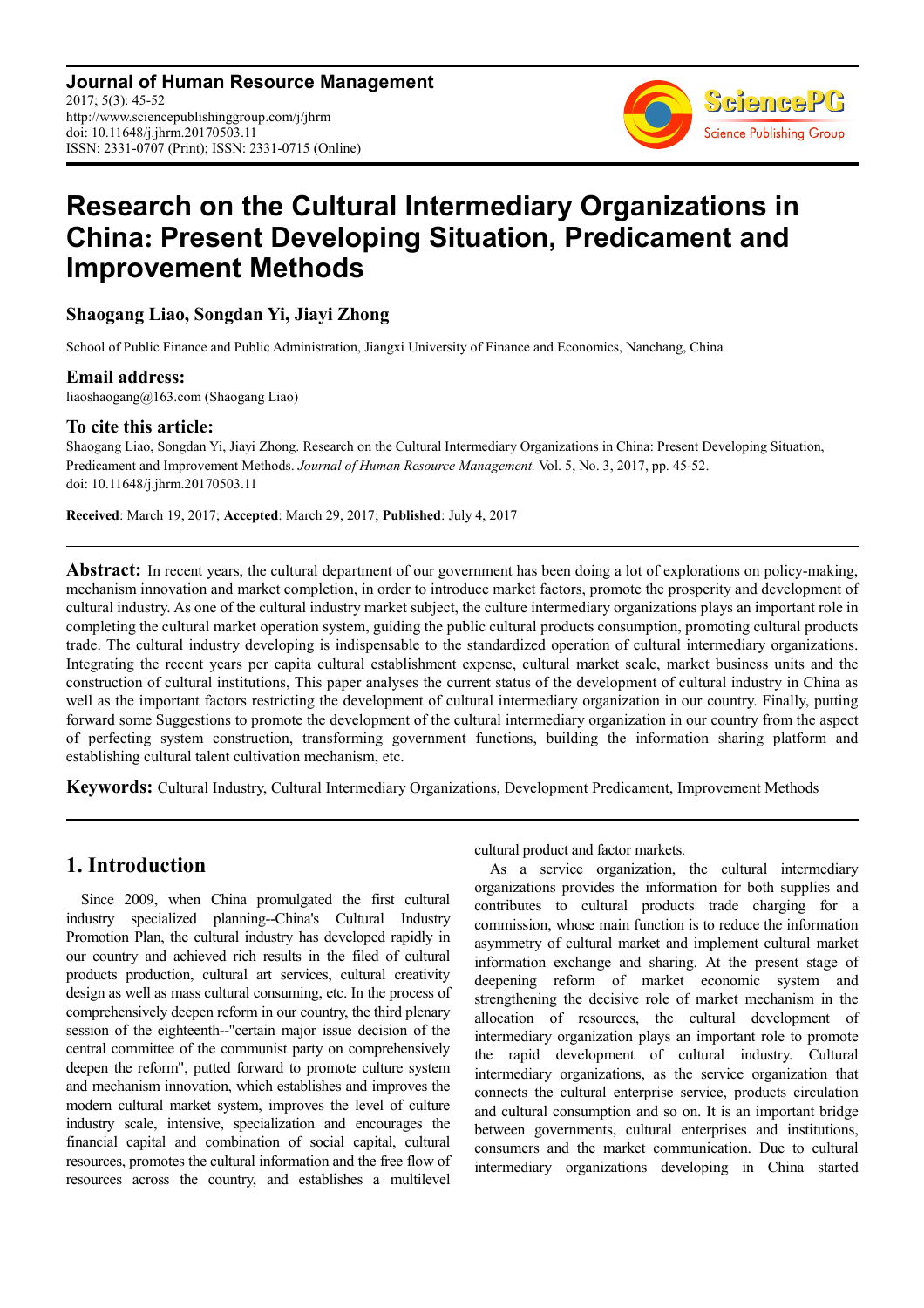relatively late and with a small scale, lacking sound policies and regulations to support and guide it; so it meets many bottlenecks in the process of development that the development speed is slow. In addition, currently our country academic circles lack of deep research on cultural intermediary organizations. Therefore, strengthening the research of Chinese cultural intermediary organization development has a very important practical significance and theoretical value.

# **2. The Function of Cultural Intermediary Organization**

As the service organizations, cultural intermediary organizations charge for a commission by providing the information for both supplies and facilitating cultural products and service trades. Cultural intermediary organizations make a profit mainly by means of cultural information superiority and cultural service in cultural market, so as to promote their own development and perfection. There are many different kinds of cultural intermediary organizations involved in all aspects of the cultural fields, such as cultural information services, cultural entertainment career and cultural product design and promotion, cultural activities equipment and technology supply, talent cultivation and so on. The cultural intermediary organizations plays a vital role in promoting the development of cultural industry and market.

(1) Reduce the Transaction Costs of Cultural Products, Meet Diversified Market Demand

In the process of cultural products market transaction, both parties have to pay the advance of product costs including collecting information from the market, products investigation, negotiation and decision-making costs, the formulation and implementation plan costs. Even they will pay the game costs in a important trade. In the process of cultural products and service trade, the high information costs is an important factor influencing the cultural products trade. As the information service organization, the cultural intermediary organizations can reduce the cultural products market transaction costs from the following aspects: reducing information collection costs, reducing the matching search costs and inhibition adverse selection, etc.



*Figure 1. Cultural products trade costs-trade volume.* 

As shown in figure 1, C1 represents the cost of cultural product demand direct purchasing inputs, including trade cost and organization cost; C2 is the organization costs of the demand side production inputs. It has a fixed costs lower than C1 and has a higher management efficiency than C1; C3 shows the purchasing factors input costs of cultural intermediary organizations. Under the effect of cultural intermediary organizations, the supply and demand of both sides only need to pay the fees or pay in some way can get the corresponding cultural information; as long as the commission is lower than its collect information costs, the cultural products transaction bridging by cultural intermediary organizations can occur. Information provided by cultural intermediary organizations can make the market resources allocation of transactions costs fell below the cost of enterprise internal organization resources configuration. At the same time, the advantage of cultural intermediary organizations is to provide the market transaction platform, in order to reduce the uncertainty of the two sides of supply and demand information search and its high costs. This kind of intermediary service can give full play to the role of market mechanism and meet the market demand of diverse cultures.

(2) Promote the Cultural System Reform, Optimize the Resources Allocation of Cultural Market

Influenced by traditional planned economy system, China's cultural enterprises and cultural market often suffer from the government's administrative interference and the bureaucratic system has many disadvantages. In the process of developing socialist market economy in China and with the deepening of market mechanism, government shift from directly running cultural enterprises to cultural enterprises management and service. Since then, China's cultural enterprises have become a market entity with self-financing, self-development, self-restraint. Cultural intermediary organizations were born and grew stronger in the environment of economic system reform and diversified development of cultural demand, which promoted the reform of cultural system in our country, speed up the transition of the government culture function, optimized the resources distribution of the cultural market. As the market intermediary organization, cultural intermediary organizations take the fair, justice, and equality as its activity guidelines. It is responsible for part of economic and cultural management function of government's administrative reform, making the government departing from the micro management, focusing on strengthening the macro management of cultural industry. As an important subject of the cultural market, the cultural intermediary organizations provide a rich market mechanism for the cultural enterprises' resource allocation (cultural talents, capital, technology, property rights, copyright, etc.) and promote the rational allocation of cultural market resources.

(3) Improve and Standardize the Cultural Market, Build up the Modern Cultural Market System

With the deepening of the transformation of government functions from direct management to indirect management, cultural intermediary organizations will play an important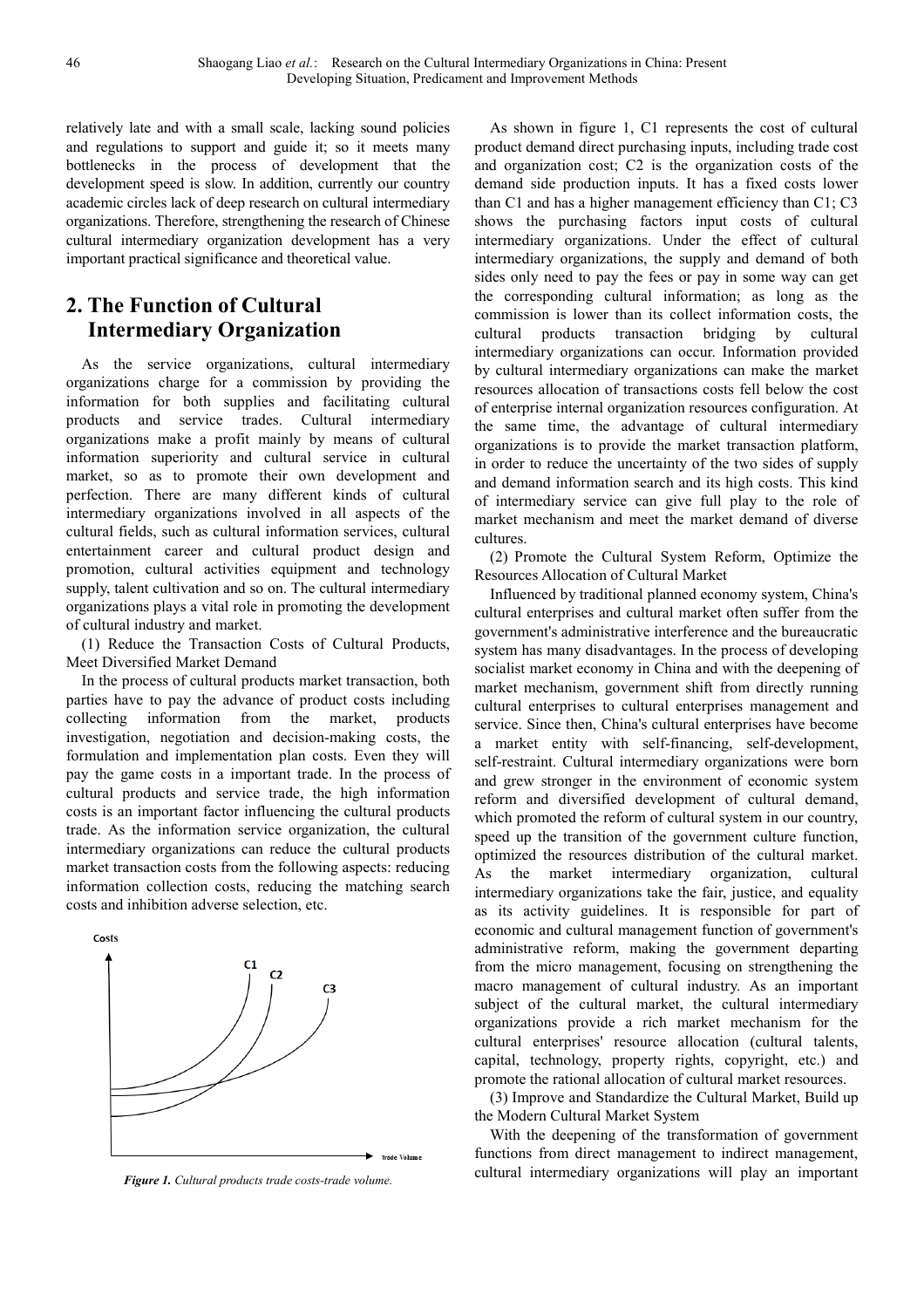role in improving and standardizing the cultural market by the virtue of independence, market and professional. Its "media" function would be beneficial to strengthen the diversification of cultural information dissemination promote the circulation and trade of cultural products, promote rational and efficient allocation of cultural resources, reduce the transaction costs of cultural products, improve the vitality of the cultural market, and create favorable conditions for the development of cultural industries. Secondly, the cultural intermediary organizations, directing to the market consumer groups, can accurately grasp the diverse needs of the cultural market; and through information and organizational advantages, it makes the best use of fostering cultural consumer groups, expand the cultural industry market and promote cultural and economic consumption. In addition, in the cultural market, cultural intermediary organizations also play the role of supervisor which supervises the services of cultural enterprises, deals with contradictions and disputes in the cultural market, coordinates the interests of government departments, market culture subjects and other economic subjects, regulates the economic order of the cultural market. As a product of the development of market economy in a certain stage, on the one hand, the cultural intermediary organizations can improve and regulate the cultural industry market's organizational structure and operational mechanism; on the other hand, it also can integrate different kinds of scattered, fragmented cultural market entities together and build up cross-industrial, cross-regional cultural market organizations, attract social capital to join in, establish a mixed ownership of the cultural market mechanism, promote the establishment of modern cultural market system.

(4) Promote the Participation of All the People in Cultural Construction, Elevate People's Cultural Quality

Cultural intermediary organizations belong to social organizations, with the characteristics of social, non-governmental. In the cultural market, It has become the third largest engine besides governmental organizations and cultural enterprises. The development of cultural intermediary organizations can not only enrich the main body of cultural market, but also strengthen the power of cultural market. Cultural intermediary organizations gradually participate in China's social and cultural undertakings and the development of cultural industries with the identity of social forces. In addition, the construction of modern cultural market system in China should give full play to the wisdom and strength of broad masses of the people; fully mobilize initiative, active and creativity of the all sectors of society to participate in cultural construction. While cultural intermediary organizations are characterized by social and market feature and can efficiently promote cultural products trade, disseminate cultural information, cultivate cultural consumer groups, guide cultural consumption and other functions for the public to participate in cultural construction platform. Therefore, the development of cultural intermediary organizations can make the public have more chance to contact with the cultural products, enjoy more cultural services, improve the cultural quality of the people. At the same time, providing the public more quantity and higher quality cultural products and services, which can enhance the enthusiasm of public participation in the cultural construction and contribute themselves into the development of cultural industries.

With the rapid development of China's economy since the reform and opening-up, along with the consumption of resources and the destruction of the environment, the carrying capacity of China's economic development has weakened. The role of the first industry and the second industry to promote China's economic growth gradually slowed down. As the tertiary industry, cultural industry is the key industry our government has cultivated in recent years. It is also an important force to promote the transformation and upgrading of China's economic development and a key factor to improve the national cultural soft power. Only the country with strong competitiveness of the cultural industries and cultural markets can occupy a place in the international cultural market. Cultural intermediary organizations play a propellant role in the development of China's cultural industry. Due to the professional competence and efficient service of cultural intermediary organizations, it has advanced cultural information resources, and advanced international information resources in foreign cultural exchanges; bring more opportunities for the domestic cultural industry development innovation; that is conducive to the promotion of culture and enhance the country's soft power.

# **3. The Current Status of China's Cultural Industry**

(1) Investment in Cultural Undertakings Continually Increasing

In recent years, the investment in cultural undertakings has increased continually in our country. The national cultural undertakings expense reaches 52.049 billion yuan by 2014, an increase of 5.039 billion yuan over the previous year, an increase of 10.5%; national per capita cultural expenses 43.01 yuan, an increase of 4.02 yuan over the previous year, 10% increasing, as shown in figure 2:



Data source: China's cultural industry development report in 2014 *Figure 2. China's per capita cultural operating expense from 2005 to 2014.* 

According to the data in figure 2, the total expenditure is increasing year by year, and the level of cultural consumption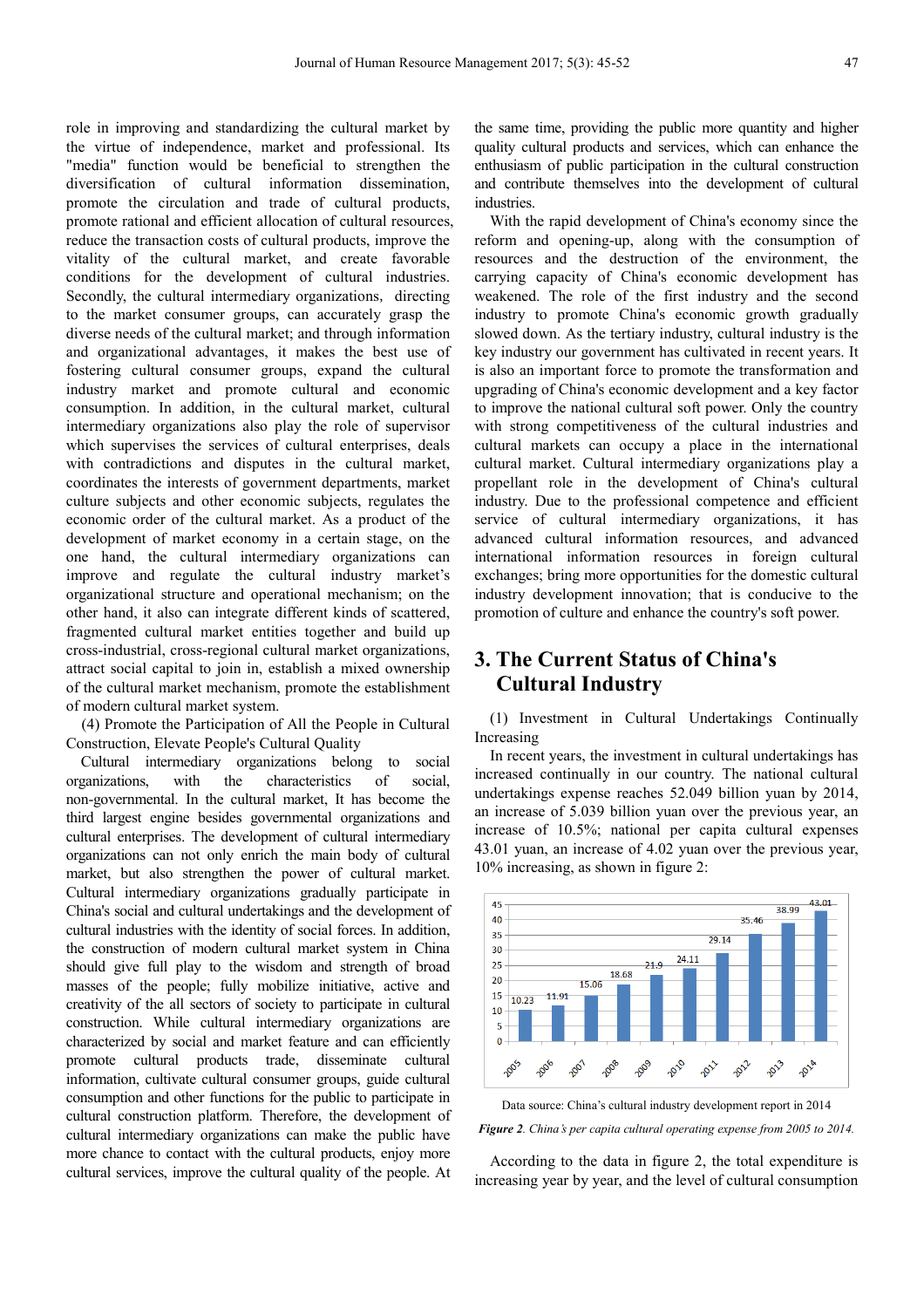of the residents is gradually increasing. This is a significant impetus to promote the development of related cultural undertakings in China. In 2013, China's cultural sector approved 2159 foreign cultural exchange projects and 66338 people participated it; Compared with previous years, this is a huge number. In order to make China's cultural industry go abroad, some market institutions like cultural intermediary organizations have been developed rapidly.

(2) The Cultural Market Scale Increasing



Data source: China's cultural industry development prospects and industrial chain investment opportunities analysis report.

day.

shown in figure 3:

*Figure 3. China's culture and related industries added value.* 

According to the data in figure 3, we can see that our government has paid more and more attention to the development of cultural industry. The value-added of culture and its related industries have been increasing, and the scale of our cultural market is expanding day by day. With the rapid development of China's cultural industry, the number and scale of cultural intermediary organizations are also expanding; the proportion of revenue from cultural products and services market transactions is also increasing day by

(3) Cultural Organizations Grows Continually

With the rapid development of China's social economy, the public demand for cultural products is getting higher and higher. Similarly, the cultural market demand for cultural organizations is also increasing. There for, in recent years, it is the rapid expansion period of cultural organizations, when the cultural institutions financial allocations is also on the rise which is granted by the national state.

According to the data from the Chinese Academy of Social Sciences releasing "China's cultural industry development prospects and industrial chain investment opportunities analysis report", Since 2006, China's cultural industry added value shows a rising trend, and the development is relatively stable; in 2014, China's culture and related industries added value is 2405.9 billion yuan, an increase of 14.56%. As

| <b>Table 1.</b> Development of funds and construction projects of Chinese cultural institutions. |  |
|--------------------------------------------------------------------------------------------------|--|
|--------------------------------------------------------------------------------------------------|--|

|           | Income (Billion yuan) | <b>Expenditure (Billion yuan)</b> | <b>Financial allocation income</b><br>(Billion vuan) | Capital construction projects<br>(Billion vuan) |
|-----------|-----------------------|-----------------------------------|------------------------------------------------------|-------------------------------------------------|
| In $2012$ | 31.7                  | 30.6                              | 19.9                                                 | 162.6                                           |
| In $2013$ | 38.4                  | 37.7                              | 24.8                                                 | 419.5                                           |
| In $2014$ | 44.1                  | 43.4                              | 29.2                                                 | 980.9                                           |

Data source:China's cultural industrial development report in 2015

From table 1, the number of cultural organizations in China increases year by year, but China's cultural industry is in a stage of rapid development and the number of cultural organizations is far from saturated.

According to the statistics of the cultural development of China's Ministry of Culture in 2014, the number of cultural

market units is 22.66 million and the number of employees is 1.4518 million. The operating income of cultural market operators is 136.657 billion yuan and the total profit is 35.174 billion yuan. The specific distribution of operating units in each region is shown in Table 2:

| Table 2. Main indicators of China's cultural market business unit by region in 2014. |  |  |  |
|--------------------------------------------------------------------------------------|--|--|--|
|--------------------------------------------------------------------------------------|--|--|--|

|                    | <b>Organization number</b> | <b>Employee number</b> | <b>Total income (Billion yuan)</b> | Total profit (Billion yuan) |
|--------------------|----------------------------|------------------------|------------------------------------|-----------------------------|
| Amount(proportion) | 226584                     | 1451818                | 136.657                            | 351.74                      |
|                    | 83836                      | 64245                  | 62.589                             | 16.813                      |
| City               | $(37.0\%)$                 | $(44.2\%)$             | $(45.8\%)$                         | $(47.8\%)$                  |
|                    | 90860                      | 612512                 | 49.743                             | 13.261                      |
| County             | $(40.1\%)$                 | $(42.2\%)$             | $(36.4\%)$                         | (37.7%)                     |
|                    | 51888                      | 196849                 | 24.325                             | 5.1006                      |
| Township & village | $(22.9\%)$                 | $(13.6\%)$             | $(17.8\%)$                         | $(14.5\%)$                  |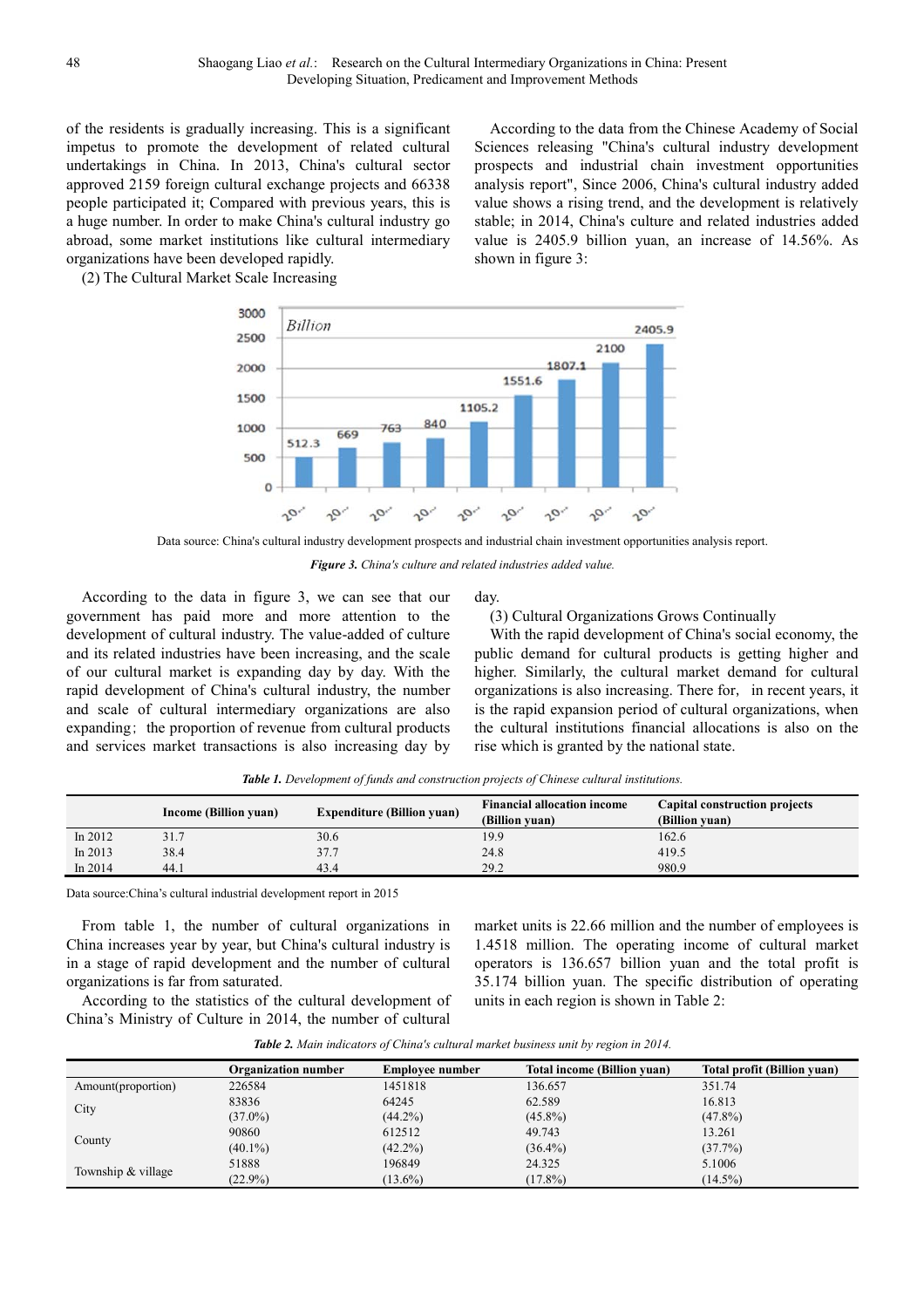In 2014, the number of China's cultural and entertainment industry organizations was 89,652, and the number of employee was 835,700, an increase of 7% over the previous year. The total operating income of the whole year is 88.421 billion yuan, 46.2% over the previous year; The profits is 20.847 billion yuan, an increase of 5.2%. The prosperity of these cultural industries are promoting the development of China's cultural intermediary organizations. But our cultural intermediary organizations encounter a lot of difficulties on the development road, when all aspects of the conditions are not very mature.

# **4. The Current Development of China's Cultural Intermediary Organizations Predicament**

China's cultural intermediary organizations origins from the 1980s, after the development of 30 years reform and opening up, it plays an important role in promoting China's cultural industries development. Compared with the western developed countries, the development of cultural intermediary organizations in China starts relatively late; the government cultural departments have assumed too much cultural management functions, and the development space of cultural intermediary organizations has been restricted, hindering its effective development. The developmental dilemma of the cultural intermediary organizations in our country is mainly manifested in the following aspects:

(1) Policies and Regulations Absence, Social Trust Mechanism Lacking

The current market economy system in our country is socialist market economic system and it is the legal economy. The orderly competition is the basis for the healthy development of cultural intermediary organizations. But at present, the laws and regulations of cultural intermediary organizations in our country are imperfect, leading to lack of normative operation and management of cultural intermediary organizations, especially lacking a set of authoritative standards for practitioners. There are no clear regulations about the intermediary organizations in the service charges, policy support and taxation, only a few scattered government departments rules. And lacking the protection of laws and regulations will lead to vicious competition within the cultural intermediary services industry, thus hindering the comprehensive development of cultural intermediary organizations. Secondly, there are serious trust crisis in our current society, and some cultural intermediary organizations choose unscrupulous means in order to obtain short-term interests, which leads to unfair competition. These behaviors will have a negative impact on China's cultural industry. Because of the absence of clear regulation and guidance of the laws and regulations, cultural intermediary organizations cannot establish a trust mechanism to promote organizational operations, which leads to a lack of public understanding of cultural intermediary organizations and

trust. And the social recognition of cultural intermediary organizations is not very high, which increases the additional costs in the process of providing cultural services and affects the cultural intermediary organization's service efficiency. Therefore, perfecting the laws and regulations and clarifying the legal status and social function of cultural intermediary organizations are most urgent problems to be solved.

(2) Much Government Control and Poor Market Competitiveness

Under the influence of the traditional administrative system and the economic regulation and control, the degree of the government's intervention of the market economy is still high; The cultural industry has been regarded as the national ideology-oriented industry, so the development of the cultural industry has also become one of the most important areas under the government's control. Government departments are more cautious in approving and auditing the establishment of cultural intermediary organizations as well as in the areas of cultural intermediary organizations participating in cultural construction. For a long time, government departments, as the controller of cultural resources, have the right to allocate resources for the development of cultural industries. Government departments often favor the use of more cultural resources in official cultural organizations, and more prefer official cultural organizations in cultural industry policy-making. While the civil intermediary organizations haven't received the attention it deserves in the process of cultural industry development and government cultural products transaction. The shortcoming of cultural intermediary organizations as the main body of the market cultural development restricts the development space and market competitiveness of the cultural intermediary organizations in China in policy supporting, resource acquisition and information collection. As a result, the cultural intermediary organization survival between the government culture department and the official culture enterprise "crack" at long-term; The function of cultural intermediary organizations and its' market potential don't get a effectively use, hindering the healthy development of cultural industries. As government departments does not clear their roles and positioning in the fulfillment responsibilities of the cultural industry development, the functional offside behavior emerges. The administrative interference of cultural industry development and the preference of policies and resources in some cultural intermediary organizations operation hinder the orderly and healthy development of cultural intermediary organizations, limit the development of cultural intermediary organizations space, and curb the cultural intermediary organizations, market vitality and competitiveness.

(3) Poor Information Collection Ability, Weak Operation and Management Ability

In the process of deepening the economic system reform, the traditional industry is facing the pressure of transformation and upgrading. As the social service organization aiming at reducing the information cost of the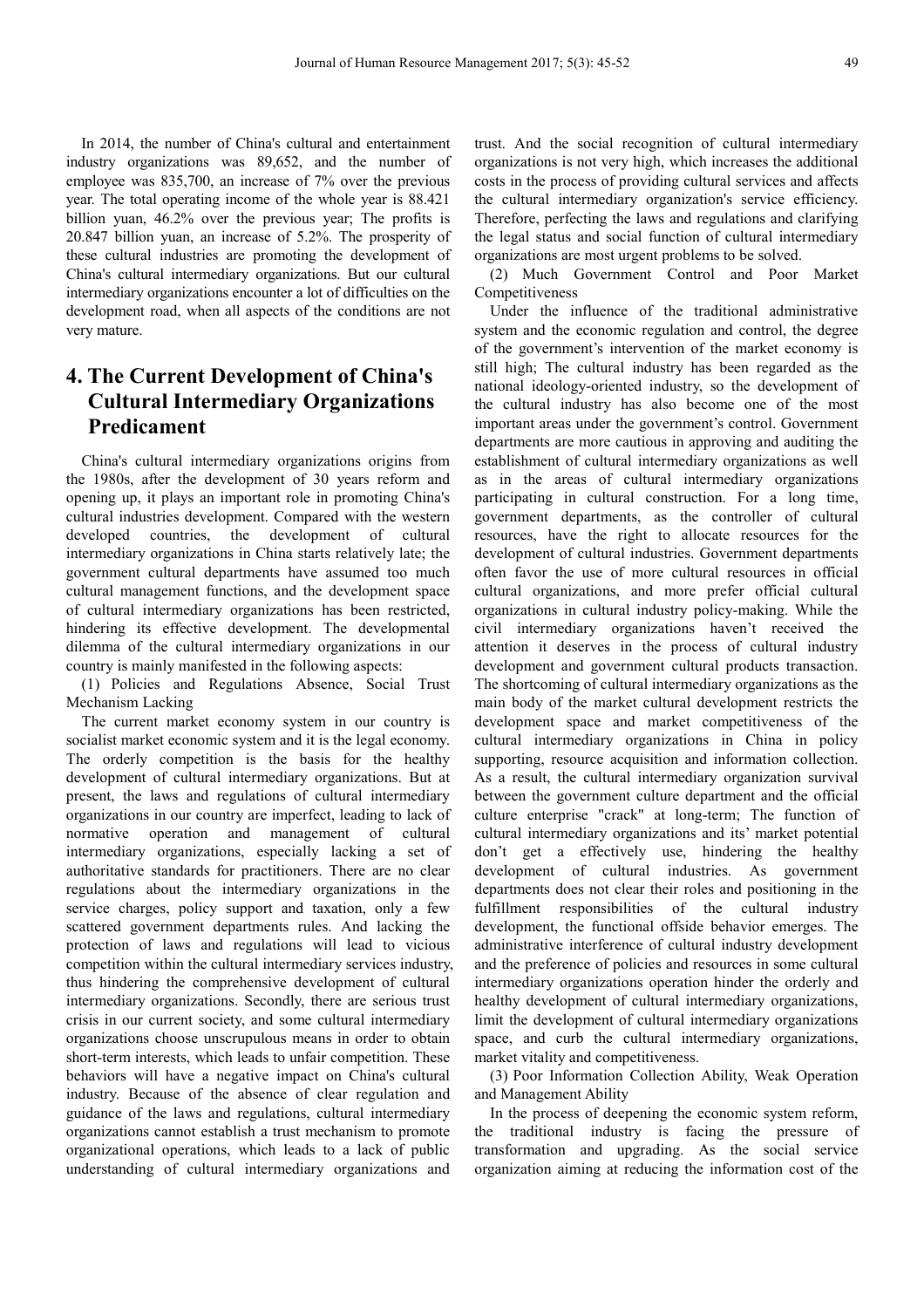cultural product transaction, the cultural intermediary organization reduces transaction costs by lowering the degree of information asymmetry between the trade parties and the both sides of business uncertainty. Therefore, the ability to collect information is very important for the cultural intermediary organizations; but because of the late development of our cultural intermediary organizations, supervisor mode is relatively backward; there are many development institutional barriers and lacking of information management system, don't establish the innovative information management network, information collection means and way behind, leading to the low ability to collect information. As a market intermediary and social service organizations, cultural intermediary organizations' self-management and management capacity are also very important. In the process of cultural market transactions, different market players have diversified needs, and the demand for information acquisition is also diversified. Due to the low degree of marketization of cultural intermediary organizations in China, there is a lack of initiative to understand the needs of cultural market players, leading to self-improvement and operation and management capacity is weak, limiting the cultural intermediary organizations, self-innovation and self-development.

(4) Talent Scarcity of Cultural Intermediary, Poor Quality of Employees

Cultural talent is one of the important elements of the cultural market, can bring a steady flow of power for the development of cultural intermediary organizations. However, at present, China's cultural intermediary organizations are still relatively lack of high-level talent, lacking a standardized qualification requirements of employees. In China, except some large-scale cultural intermediary organizations, many employees who are engaged in cultural industry work are not professional. They lack of high cultural quality and professional competence. At present, the development level of some cultural intermediary organizations in China is low, so that practitioners do not need to have the appropriate professional basis and ability; they can only be trained through simple induction that is often mere formality or not professional. As a result, that makes the quality of Chinese cultural intermediary organizations and the ability of employees not high and leading to cultural intermediary organizations and lacking innovative capacity. In addition, universities in our country have not set up relevant courses on cultural intermediary organizations, which reflects the lack of cultural intermediary personnel training system; this directly leads to lacking the cultural talents guaranteeing in the the development of cultural intermediary organizations demand.

# **5. Suggestions on Perfecting the Development of Cultural Intermediary Organizations in China**

In recent years, scholars have suggested that the

government should return the power to market. The cultural market needs a free competitive environment to play its market potential in order to contribute to the prosperity and development of cultural industry. China's cultural intermediary organizations are still facing many development dilemmas, which need to be perfected from the aspects of system arrangement, system construction, self-construction and personnel training.

(1) Perfecting the Cultural Intermediary Organizations Code of Conduct, Improving the Institutional Environment

The majority of industries developing to a certain stage will form a set of industry norms or laws and regulations that complied by industry practitioners, so as to maintain the development of the industry operation order. As the development of cultural intermediary organizations in China started late, the operating mechanism is not perfect, so the need to establish a unified industry norms and regulations to maintain the healthy development of cultural intermediary organizations. These codes of conduct and regulations can be established by usage within the industry or it can be issued by the relevant departments of the administrative provisions (such as regulations, codes, methods, etc.). For example, in 2012, China Association of Performing Managers officially changed its name to China Performing Guild (overseen by the Ministry of Culture), and accordingly introduced a series of rules and codes to regulate their industry behavior, such as performing brokers management practices, temporary internet culture management regulations, brokers management practices, business performance management methods and so on.

In addition, to improve the status of cultural intermediary organizations in the minds of the public and enhance public awareness and trust of cultural intermediary organizations needs to establish a sound regulatory system. In order to build up the supervision system of connecting government cultural management department and the social media and the public mutual, governments can try to establish cultural intermediary organizations credit archives; the government cultural management departments specifically record cultural intermediary organizations and their employees credit rating, and regularly publish their credit information in the media, which facilitates the public to supervise the cultural intermediary organizations. It is also a good way to establish monitoring and reporting platform of cultural intermediary organizations, encourage social media and public to monitor business behavior of cultural intermediary organizations through network, telephone and other channels, and strengthen the behavior constraints of cultural intermediary organizations.

(2) Promote the Transformation of Government Functions, Strengthen the Development Vitality of Cultural Intermediary Organizations

With the continuous deepening of China's market economic system reform, many industries, before managed by the government sector, began to gradually pace toward market, and market-oriented degree gradually increased, which is the law of market economy and the demand of market development. In the past, the cultural industry of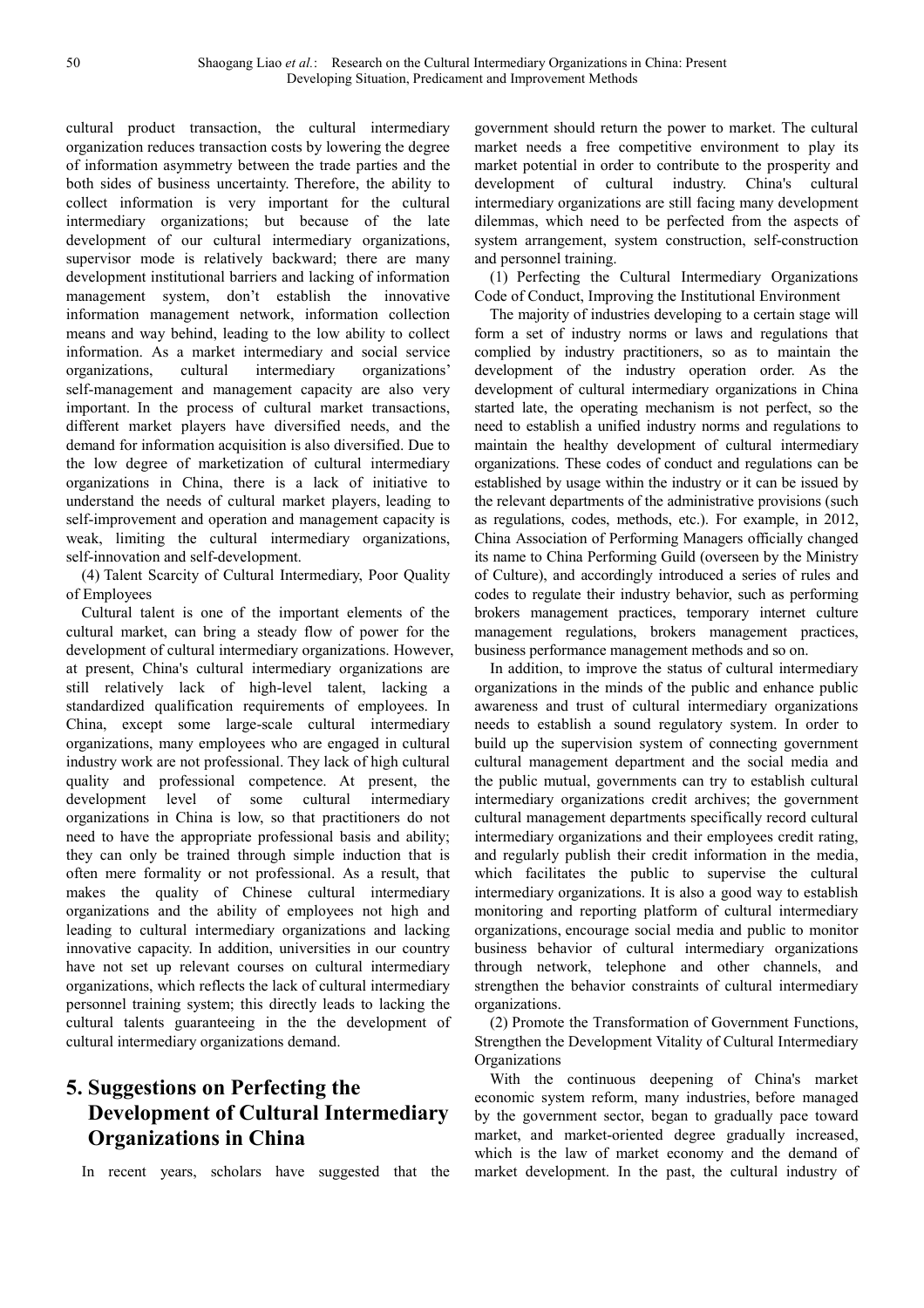China has been under the control of the government, and the cultural industry mainly served the need of political propaganda. With the deepening of the market economy, the cultural industry has kept up with the pace of market economy and the market of cultural industry development. The marketization degree of cultural industries development has been continuously improved to meet the diversified needs of the cultural market. In the moment of strengthening the market mechanism in the cultural industry resource allocation and the decisive role of cultural intermediary organizations development, government departments should further deepen the functional transformation. First, The government department should clear the positioning of the status of cultural intermediary organizations and its functions and encourage the development of cultural intermediary organizations, while give cultural intermediary organizations a certain policy support at the same time. Internally, it is necessary to clarify the duties and objectives of cultural intermediary organizations, regulating their market operation mechanism and personnel behavior norms; Externally, there should be more publicity to the community, including the function, role and development level of cultural intermediary organizations, strengthen the public identity of cultural intermediary organizations. Second, the government should further improve the degree of marketization of cultural products and services, and delegate to cultural intermediary organization so that they can have more room for development. When encouraging the development of cultural intermediary organizations and giving policy support, government departments shouldn't make too much administrative intervention to hinder their market competition. Only having an adequate competition space, the cultural intermediary organization can play market potential.

(3) Construct Information Sharing Network Platform, Reduce Market Transaction Costs

The richness of market information and the difficulty of information collection are directly related to the direct costs of the development and operation of cultural intermediary organizations, so the real impact of cultural intermediary organizations operating efficiency is whether have ability to establish convenient information-sharing network platform between the various cultural subjects. As an important information capital and data resource sharing platform, large data has the potential to be fully utilized and shared by cultural intermediary organizations. Cultural intermediary organizations should stand on the national strategic level and attach great importance to establish large data information sharing network platform. Through moving data management forward, using a wide range of network channels to collect data and mining useful information will become the key breakthroughs of cultural intermediary organizations development. Cultural intermediary organizations should make full use of the large data management platform and introduce, innovate large data technology, establish and improve a large data management system, and achieve operation mode transformation, management capacity improving and technological innovation. Firstly, There should be perfecting the information management equipment of employees, and focusing in the upper-middle class with appropriate information training and management ability improving. In the lower class, It will have to update the organizational structure, increase professional and technical personnel and information gathering personnel, strengthen information management training; Secondly, to improve the application of large data facilities mainly means to provide infrastructure for large data information collection, such as large data software facilities, including algorithm updates, analytical methods and data processing methods to improve the multi-source data fusion analysis, etc. They are the key point of the market value to fully tap original cultural information and data of. By constructing large data network information platform, it will greatly enhance information collection ability and analysis and processing capacity of the cultural intermediary organization, thereby reducing the market transaction costs of cultural intermediary organizations and improving the operational capacity of cultural intermediary organizations.

(4) Build Cultural Talent Training System, Enhance International Cooperation in Cultural Industries

To promote the development of cultural intermediary organizations, it is necessary to strengthen the personnel training of cultural intermediary organizations and to guarantee the source power for the development of cultural intermediary organizations. The cultural department of the government should base on the strategic layout of cultural industry development and carry out scientific planning on the overall cultivation and development of cultural intermediary talents. From the aspects of training mode, hierarchical structure, capital investment and absorb the opinions from various parties, "cultural intermediary organizations talent development long-term planning" is formulated. That strengthens cultural intermediary organizations personnel training and team building from the strategic level, and strengthens the cultural intermediary group of personnel development policy support and top-level design. Perfecting cultural intermediary organization talent training mechanism can begin with following respects: The first is to construct the talent training model of all-round cultural intermediary organizations, which is market-oriented, university-based, enterprise-based and guided by the government and the industry. The second is to build a professional culture intermediary organization personnel training mode. Through creating the relevant professions and curriculum of cultural industries development and cultural intermediary organizations in colleges and universities to take full advantages of the cultural resources and personnel training; Enhancing the school-enterprise cooperation between cultural industry and cultural enterprises and establishing the cultivation mechanism of culture talents with the cooperation of production, study and research; using material resources of cultural enterprises and the advantages of practical platform to build a sound culture of innovative personnel training mode. Thirdly, we should strengthen the cooperation between our cultural intermediary organizations and international cultural industry organizations, fully absorb the advanced experience of the development of foreign cultural intermediary organizations, strengthen the joint training in cultural industry and intermediary organizations, strengthen the cultural industry information